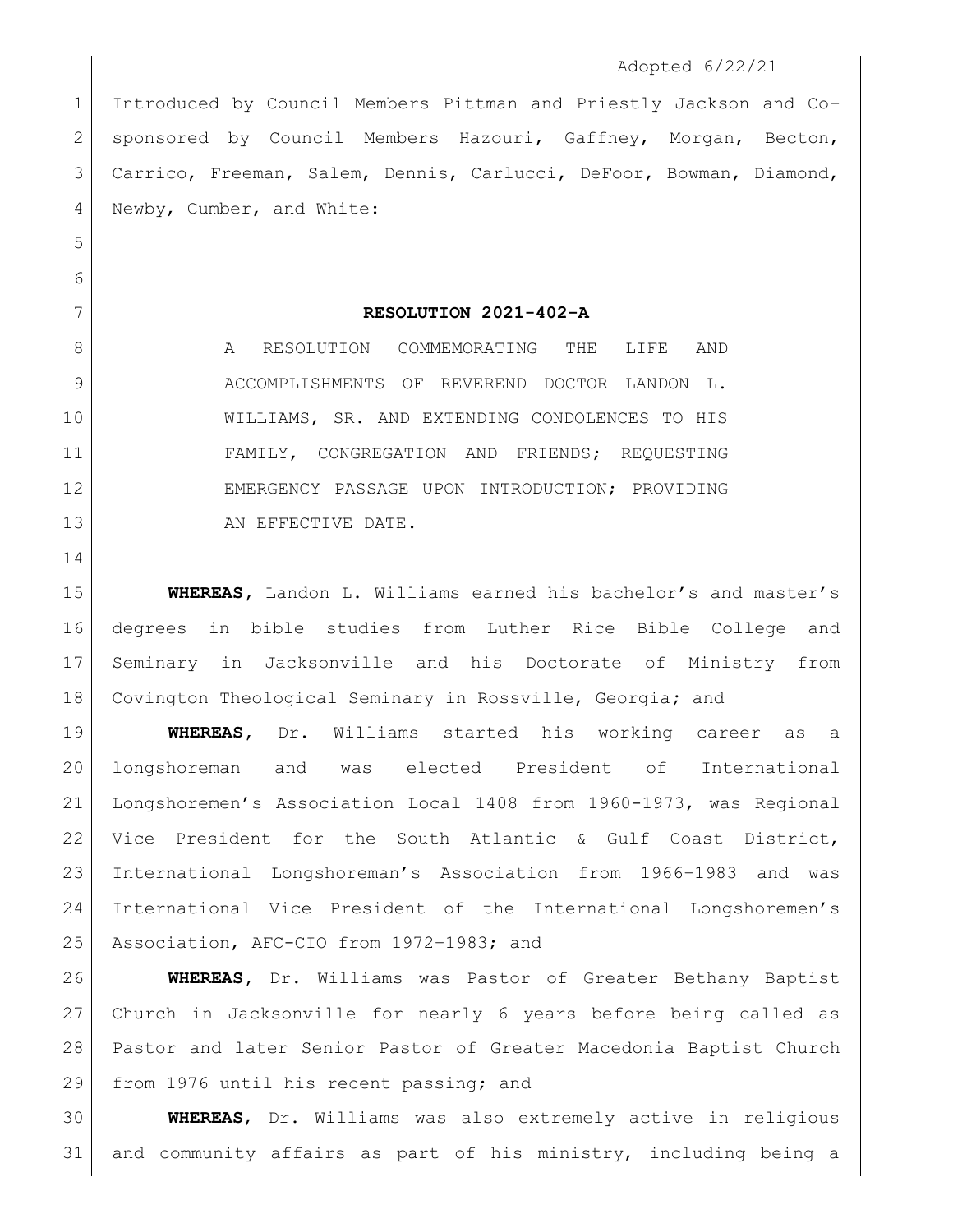1 | member of the General Council of World Baptist Alliance, Treasurer 2 of the Florida General Baptist Congress of Christian Education, President of the A. Philip Randolph Institute, and a board member 4 of the Jacksonville Area Planning Board; and

 **WHEREAS**, most recently Dr. Williams was Chairman of the Board of Agape Community Health Center and helped lead a joint venture with Macedonia Agape Development Corporation and Picerne Development Corporation to construct a 120-unit state-of-the-art 9 apartment complex for senior citizens; and

 **WHEREAS**, Dr. Williams was a powerful force for good and an 11 inspirational leader in his church and his community; now therefore **BE IT RESOLVED** by the Council of the City of Jacksonville:

**Section 1.** The Council hereby commemorates and honors the life and many accomplishments of the Reverend Doctor Landon L. Williams, Sr. and extends to his family, congregation and countless friends the City's sincere condolences upon his passing. His example of faith in action and great leadership will long stand as 18 | a testament to his honor.

 **Section 2. Requesting emergency passage upon introduction pursuant to Council Rule 4.901.** Emergency passage upon introduction of this Resolution is requested so that this Resolution can be 22 | presented to Dr. Williams' family at his funeral this week.

 **Section 3. Effective Date.** This Resolution shall become effective upon signature by the Mayor or upon becoming effective without the Mayor's signature.

 

- 
- 
-